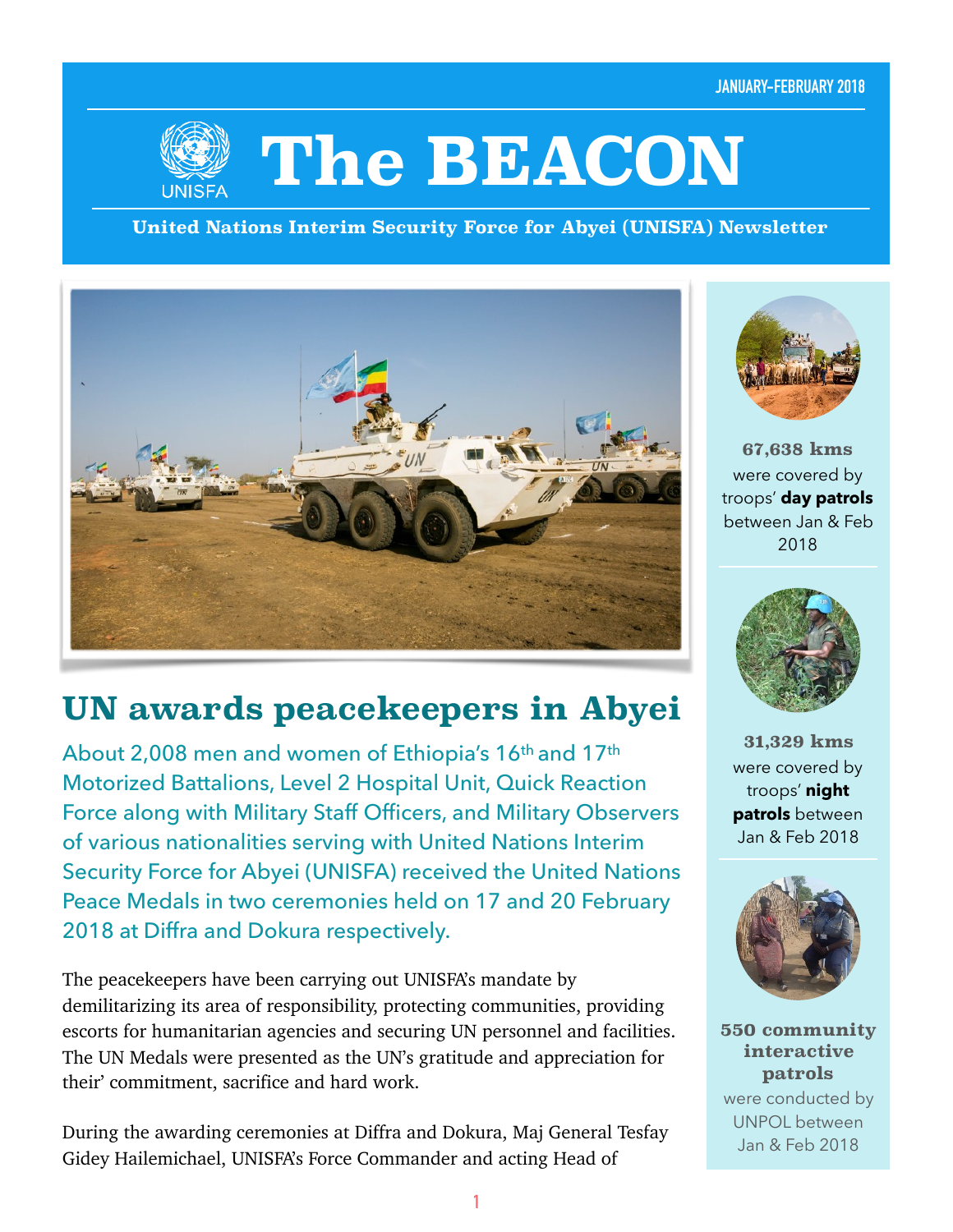Mission, emphasized the role of the UN peacekeepers in Abyei. "Practically they have created relatively peaceful and calm security situation in their area of responsibility. The operationally challenging environment, under which they have had to operate day and night, sometimes in very tough conditions, has never deterred them in carrying out their duties. They work closely and hand in hand with communities and their leaders in order to bring peace to Abyei."





The ceremonies were marked by a dazzling display of military equipment and combat skills of the Ethiopian soldiers coupled with the showcasing of traditional Ethiopian Culture. UNISFA also remembered Peacekeepers who made the supreme sacrifice while serving the mission. Present to grace the occasion were eminent community leaders of the Abyei Area and National Monitors from Sudan and South Sudan.

#### **MORE WEAPONS AND AMMUNITIONS RECOVERED AND DESTROYED**

UNISFA continues to recover weapons and ammunition circulating within the Abyei area, which are handed over to UNMAS for destruction, a step towards fulfilling UNISFA's mandate of ensuring a 'weapons free' Abyei Area.

During the first two months of 2018, 12 Explosive Remnants of War (ERW), eight AK-47s, 11 magazines and 209 rounds of ammunition were destroyed at the Weapon and Ammunition Management facility in Dokura.

Since 2011, UNISFA and UNMAS have destroyed 4,139 ERWs, 162 weapons, as well as 25,022 rounds of ammunition. UNMAS has also reached out to 139,652 individuals for Mine Risk Education.

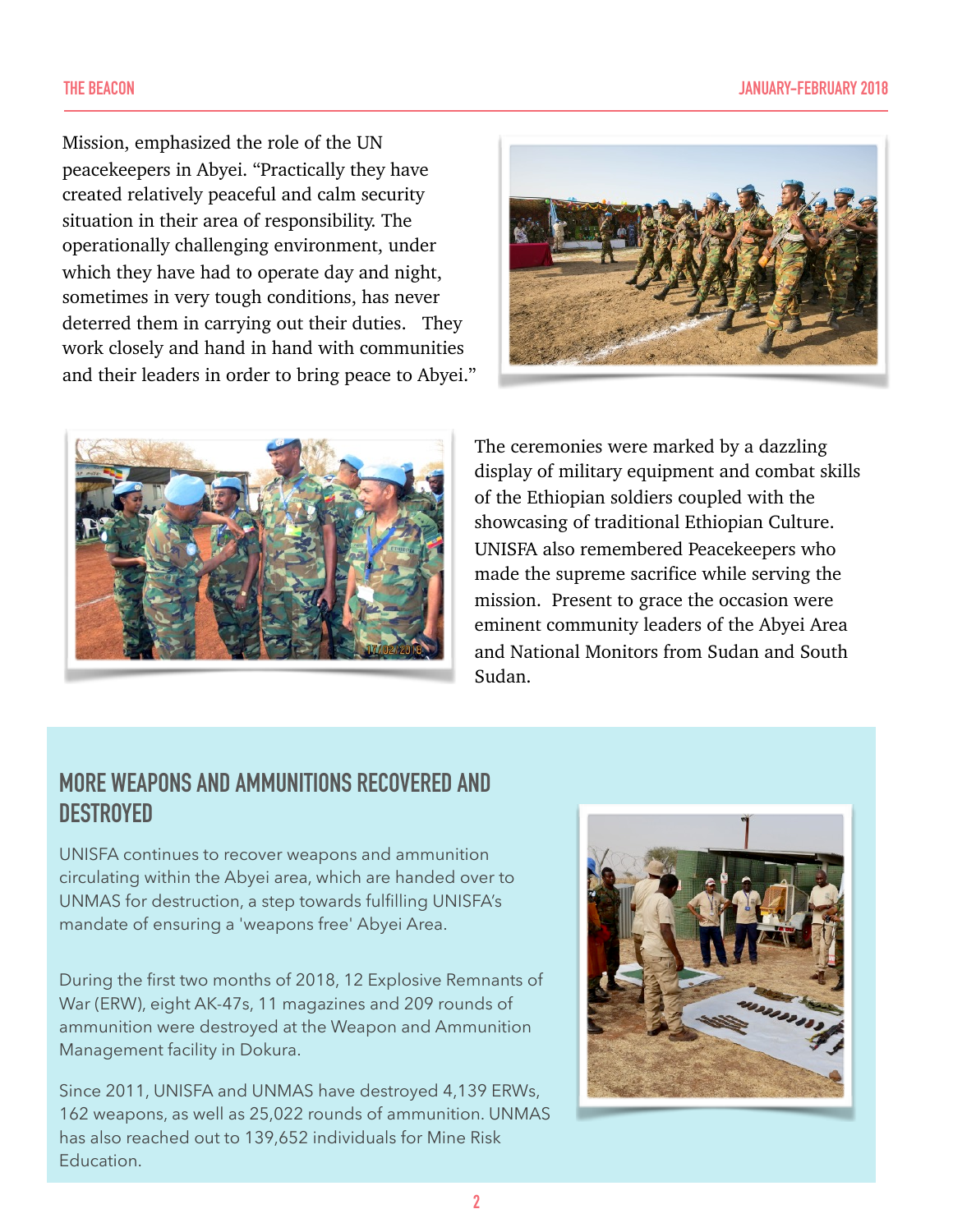## UNISFA undertakes preliminary action for police reform and restructuring in Abyei



In accordance with its mandate, the United Nations Interim Security Force for Abyei (UNISFA) through its UN Police Component has been engaging the Community Protection Committees (CPCs) and the Joint Peace Committees (JPCs) in the maintenance of law and order in the Abyei Area through the provision of basic law and order training, advising and mentoring them on international policing standards and crime reduction sensitization campaigns.

The United Nations Security Council Resolution 2205 (2015) mandates UNISFA, *"within its existing capabilities and resources and in close coordination with the* 

*Misseriya and Ngok Dinka communities, to strengthen the capacities of Community Protection Committees in order to assist with management of law and order processes in Abyei."* 

Due to non-establishment of Formal Joint Institutions including the Abyei Police Service (APS) for management of law and order in the Abyei Area, execution of mandated duties such as to undertake capacity building programs has been a challenge for UNISFA.

To achieve UNISFA's mandate and as the preparatory planning process for establishment of the Abyei Police Service, UNISFA led by UN Police conducted a field mapping exercise spanning a period of four months from November 2017 to February 2018 to identify suitable areas for the placement of Abyei Police Stations, Training and Prison Service Centers, Abyei Police Service General Hospital, and Vehicle Maintenance Warehouse.

The exercise also involved the assessment of population density, presence of social services such as markets and other vital installations, crime trend, availability of land and other social amenities in the region and also enabled UNISFA to reach-out to the local community to enhance future partnerships.

The exercise will serve as a building block for developing a road map towards the establishment of Abyei Police Service.